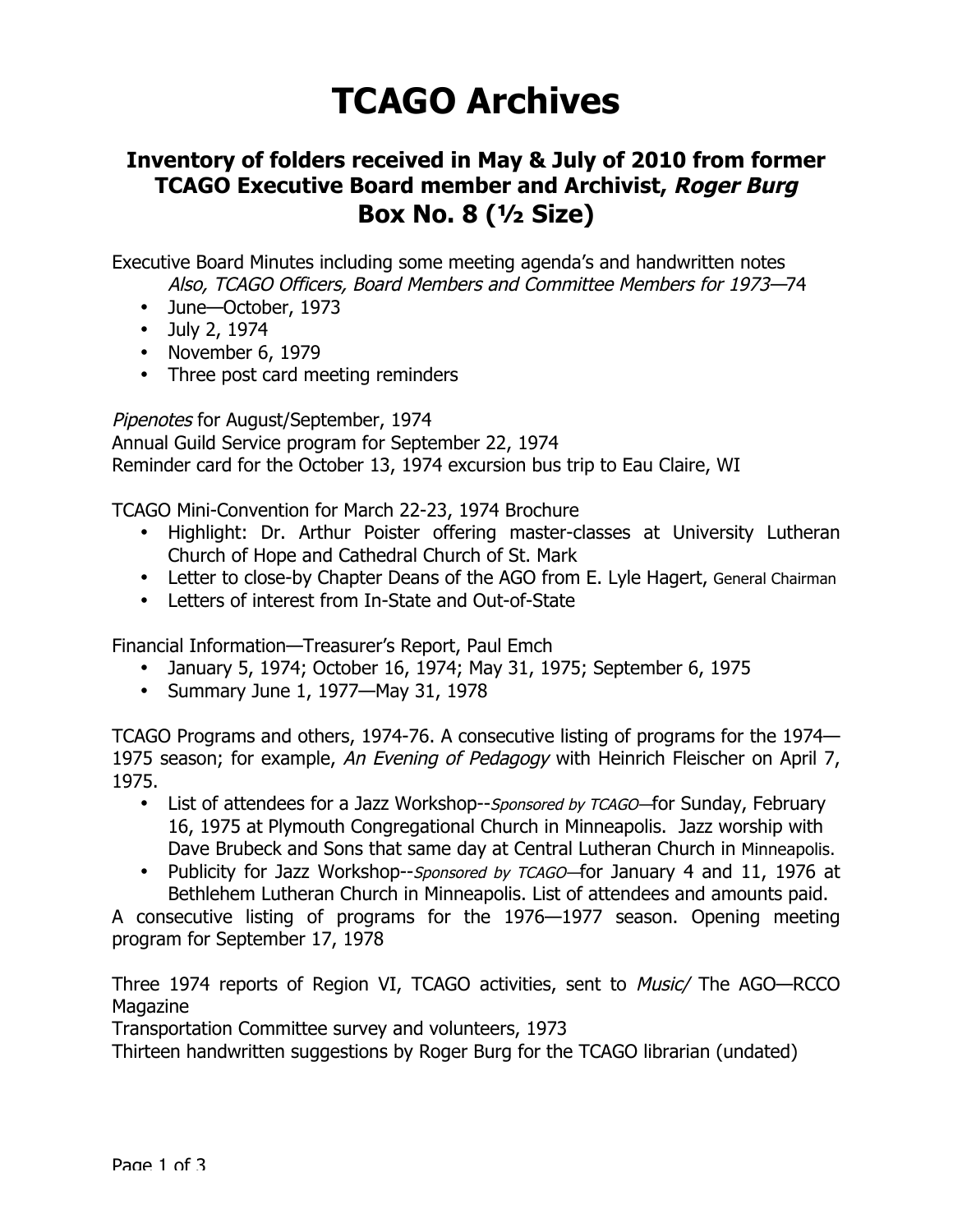AGO Region VI Convention hosted by Minneapolis/St. Paul, June 16—18, 1975

- Program Booklet
- "The Yellow Page" update of events and eateries in downtown Minneapolis
- Individual programs for James J. Hill House and Central Lutheran Church— Robert Glasgow, organist
- Organ repertoire list for seminars of David Johnson
- Alphabetical, typed list of convention attendees
- Letter from Charles Hendrickson accepting invitation to help at the J. J. Hill House
- Letter from General Chairman, E. Lyle Hagert, to convention attendees requesting that they write to National AGO Executive Director, James Bryan, with a suggestion that the Twin Cities host the national AGO convention in 1980
- Professional photographs (two) of convention participants

Convention Program Booklets—1975—from AGO Region I (New England) held in Burlington, Vermont and from AGO Region III (Mid-Atlantic) held in Pittsburgh, Pennsylvania

Ethics Committee information relating to Bethlehem Lutheran Church, Minneapolis, from September 1976—August 1977

## TCAGO 75<sup>th</sup> Anniversary

- Committee meeting minutes (typed and handwritten) for 2/20/86, 4/3/86, 5/1/86, 5/22/86, 6/19/86, 7/15/86, 8/5/86, 8/20/86. Except for 4/3/86, committee meeting minutes are also in the MN AGO archives at the MN History Center.
- Preliminary publicity for the anniversary including a 11/20/1910, St. Paul Pioneer Press article copy about the MN AGO formation
- Program brochure including the September 14, 1986 Service of Worship and Celebration and "Visit to Historic Organs" with listings, dispositions and console pictures dated September 13, 1986. Letter from Charles Hendrickson (7/16/1986) with enclosed The Diapason articles on local AGO news from 1910— 1914 (the microfilm negative prints are difficult to read)
- Envelop (10 X 15) of photo-copied articles (easy-to-read) from The Diapason for mostly 1915-16 with one article from 1920 with enclosed letter from Charles Hendrickson dated 7/9/1986
	- Pipenotes Vol. 1, No. 1 for December 1949
- Two thank you notes

**Miscellaneous** 

- AGO Committee on Long range Goals summary letter for March, 1974
- American Reed Organ Nostalgia program (undated)

Executive Board Minutes including some meeting agenda's and handwritten notes

- Monthly meetings from May 20—November 25, 1996
- Monthly meetings from January 27—May 27, 1997